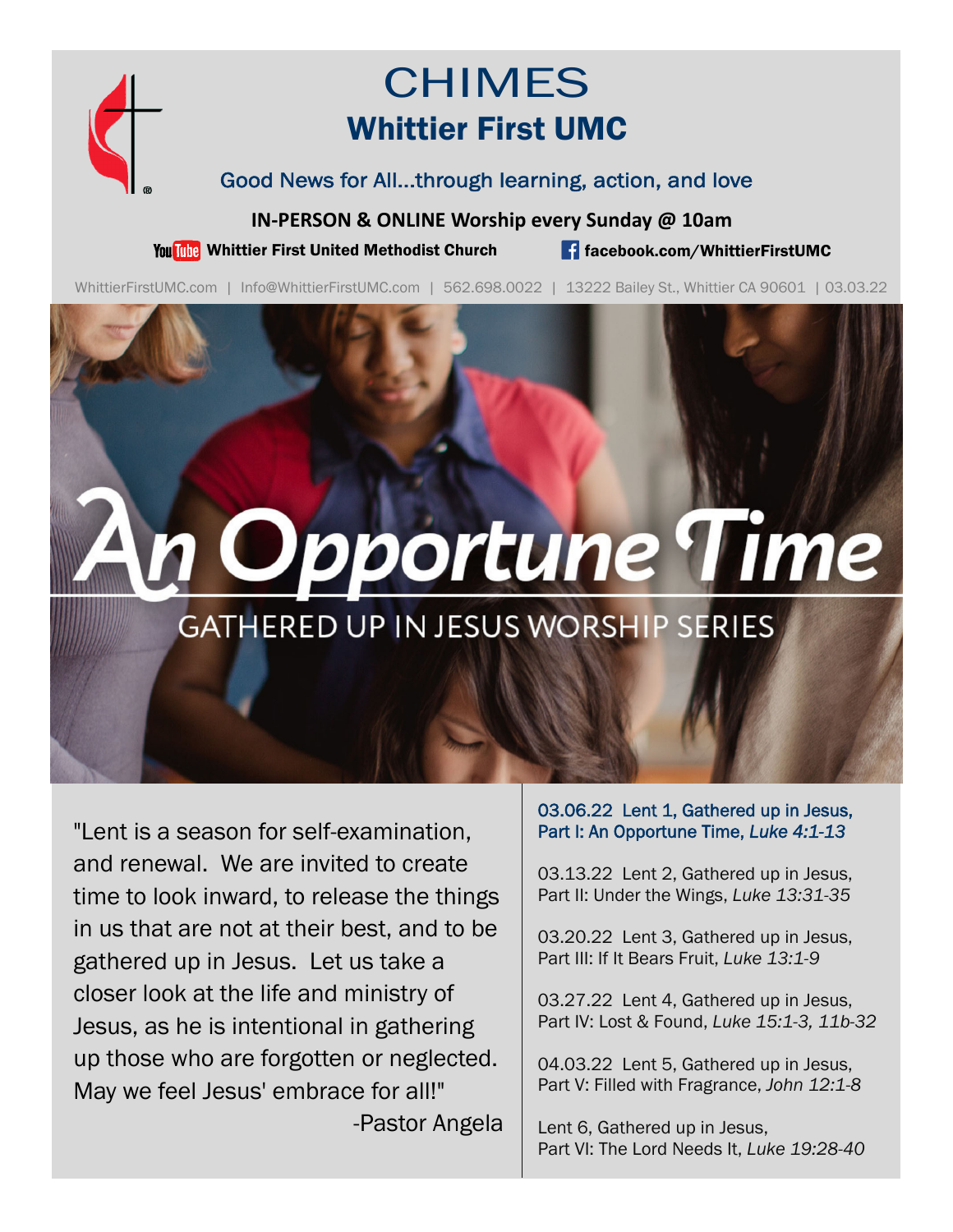We send prayers of comfort and peace to the family of Jenny Gordon, who passed away on February 26th. Cards can be sent to the Brown family:

> 2322 W 546 W, Cedar City, UT 84720-1881

#### WORSHIP ATTENDANCE

In-Person

February 27, 2022: 56

Online (Facebook & YouTube)

February 20, 2022: 96

#### Opportunities for involvement 03.05.22—03.10.22

| Sat, 03.05.22      |                                              |
|--------------------|----------------------------------------------|
| 5 pm               | <b>Hope Circle</b>                           |
|                    | Donna Padgett's home                         |
| Sun, 03.06.22      |                                              |
| $8:45$ am          | M & M Challengers                            |
|                    | Kraft Friendship Room                        |
| $10 \text{ am}$    | <b>Traditional Worship</b>                   |
|                    | Sanctuary & Online                           |
| $10:15 \text{ am}$ | <b>Children's Sunday School</b>              |
|                    | Library                                      |
| 7 pm               | <b>Confirmation Class Online</b>             |
| Tues, 03.08.22     |                                              |
| $1:30$ pm          | <b>Tuesdays with Art &amp; Music</b>         |
|                    | <b>Wesley Building</b>                       |
| Wed, 03.09.22      |                                              |
| 9 am               | Sew 'n' Sew                                  |
|                    | Admin 101                                    |
| Thurs, 03.10.22    |                                              |
| 5 pm               | Jubilant Bells Rehearsal                     |
|                    | <b>Bell Room</b>                             |
| 7:30 pm            | <b>Chancel Choir Rehearsal</b><br>Choir Room |
|                    |                                              |

#### UNDIE SUNDIES a Lenten service project

During the six Sundays in Lent, the Church asks that you donate items to benefit the Women's & Children's Crisis Shelter in Whittier. WCCS provides a safe haven to those who are victims of domestic violence. Please bring the items to Church on the designated Sundays or drop off during the week to the office:

> March 6—Boy's underwear March 13 —Girl's underwear March 20—Women's underwear March 27—Socks April 3—Toiletries or Gift Cards April 10—Any of the above

# **UMCOR**

Global Ministries | The United Methodist Church

United Methodists and others wishing to provide humanitarian assistance to the Ukrainian people in the wake of the Russian invasion of their country may contribute to Advance #982450, UMCOR International Disaster Response and Recovery. This fund will provide direct assistance to those in Ukraine as well as assistance to Ukrainians fleeing to neighboring countries.

Gifts to support the people of Ukraine can be made in the following ways:

- Online at **https://umcmission.org/advanceproject/982450**
- By toll-free telephone: 888-252-6174

By check with "Advance #982450-Ukraine" written on the memo line, either mailed and addressed to Global Ministries/UMCOR, GPO, P.O. Box 9068, New York, NY, 10087-9068 or given at or through any United Methodist church

One hundred percent of all Advance contributions go to the designated cause.

The United Methodist community in Ukraine, though quite small, is actively engaged in assisting neighbors in need. Global Ministries is in touch with the church's leadership as well as with church leaders in countries welcoming those who are fleeing from violence in Ukraine.